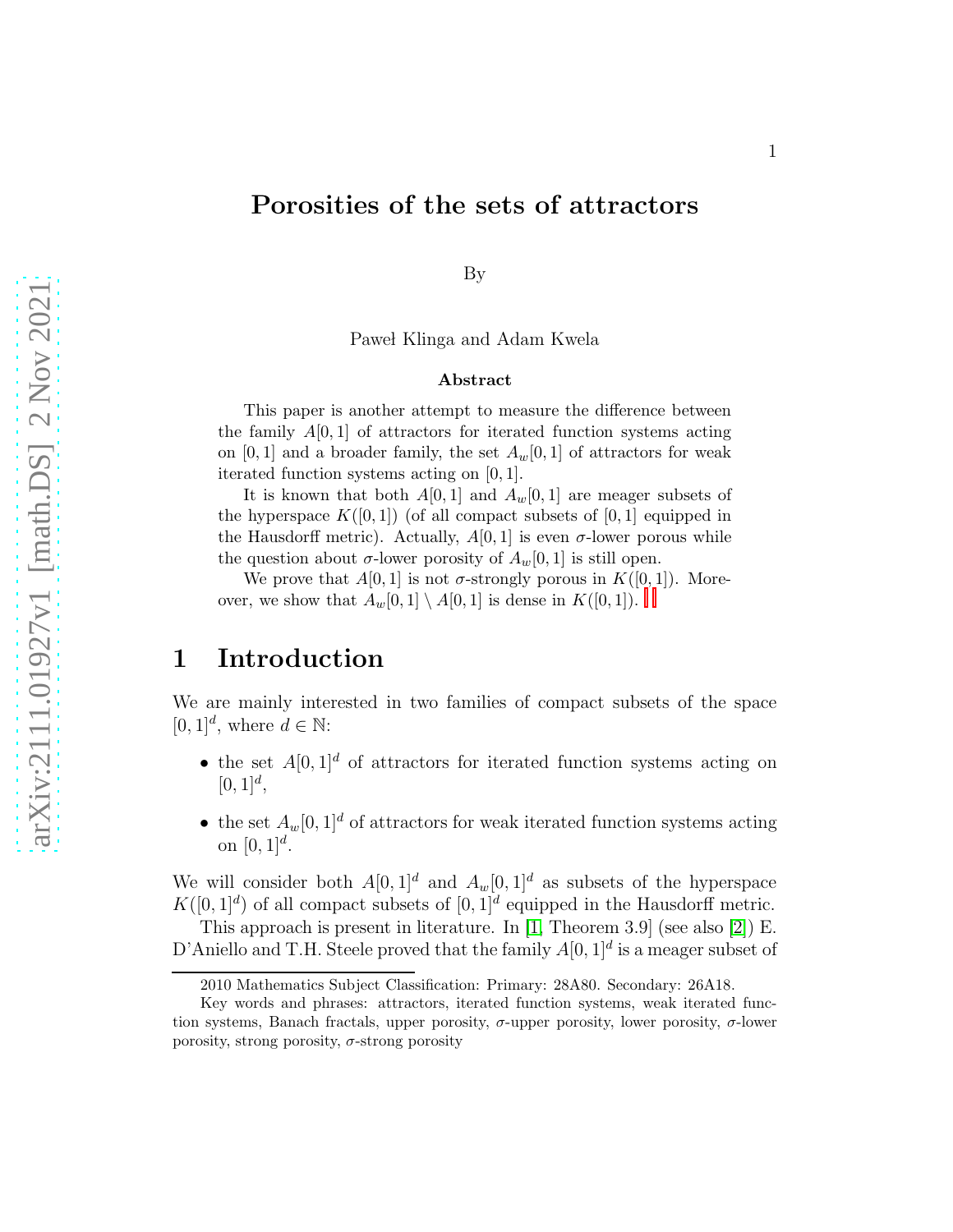$K([0,1]^d)$ , for every  $d \in \mathbb{N}$  (see also [\[12,](#page-12-0) Theorem 5] where this fact is proved, however the statement of [\[12,](#page-12-0) Theorem 5] is false). In [\[3,](#page-11-2) Theorem 4.1] and [\[8,](#page-12-1) Theorem 4.1], independently, it is shown that the same holds for the family  $A_w[0,1]^d$ . Moreover, the result about attractors for classical iterated function systems has been strengthened in [\[8,](#page-12-1) Theorem 3.1] by showing that  $A[0, 1]^d$ is even smaller – it is a  $\sigma$ -lower porous subset of  $K([0,1]^d)$ . The question about  $\sigma$ -lower porosity of  $A_w[0,1]^d$  is still open (see [\[8,](#page-12-1) Question 4.4]).

There are still many other open problems concerning comparison of families  $A[0,1]^d$  and  $A_w[0,1]^d$ . For instance,  $A[0,1]^d$  is  $F_\sigma$ , while the exact descriptive complexity of  $A_w[0,1]^d$  is unknown (recently in [\[6\]](#page-12-2) it only has been shown that it is not  $F_{\sigma\delta}$ ). This paper is another attempt to measure the difference between the families  $A[0, 1]^d$  and  $A_w[0, 1]^d$ .

In Section 2 we provide basic definitions needed in our considerations. Section 3 includes some basic preliminary results. For instance, we show that the set  $A_w[0,1]^d \setminus A[0,1]^d$  cannot be nowhere dense itself as it is dense in  $K([0,1]^d)$ , and argue that  $\sigma$ -strong porosity is an appropriate notion for our purposes (as the collection of all finite subsets of  $[0,1]^d$  is  $\sigma$ -strongly porous). In Section 4 we prove our main result, that  $A[0, 1]$  is not  $\sigma$ -strongly porous.

## 2 Basic notions and definitions

#### 2.1 Hyperspace of compact subsets

Let  $(X, d)$  be a compact metric space. By  $K(X)$  we denote the family of all compact subsets of X. We will consider  $K(X)$  as a topological space equipped with the Hausdorff metric  $d_H$ , which is given by

$$
d_H(A, B) = \min \{ r \ge 0 : A \subseteq \widetilde{B}_r \text{ and } B \subseteq \widetilde{A}_r \},
$$

where for  $C \in K(X)$  and  $r \geq 0$  we write

$$
\widetilde{C}_r = \bigcup_{c \in C} \{ x \in X : d(x, c) \le r \} .
$$

For  $C \in K(X)$  and  $r > 0$  by  $B_H(C, r)$  we will denote the ball in  $K(X)$ of radius r centered at C. Throughout the paper we will assume that  $X =$ [0, 1]<sup>d</sup>. For convenience in this case we will write  $K[0, 1]^d$  instead of  $K([0, 1]^d)$ . Moreover, if  $d = 1$  then we will write  $K[0, 1]$  instead of  $K[0, 1]$ <sup>1</sup>.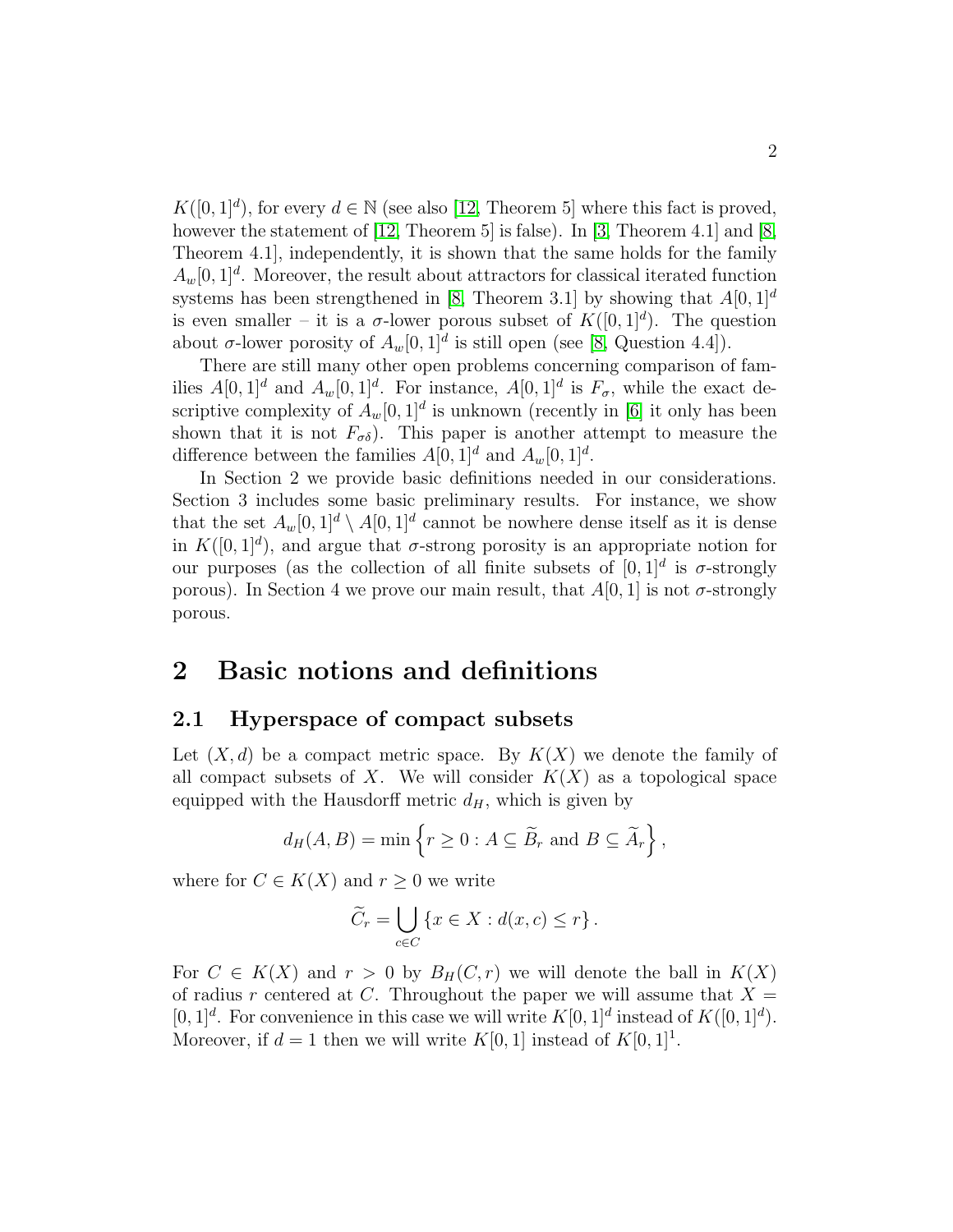For  $r \in \mathbb{R}$ ,  $x = (x_1, \ldots, x_d) \in [0, 1]^d$  and  $A \in K[0, 1]^d$  we will write

$$
r \cdot A = \{(ry_1, \dots, ry_d) : (y_1, \dots, y_d) \in A\},\
$$

$$
x + A = \{(x_1 + y_1, \dots, x_d + y_d) : (y_1, \dots, y_d) \in A\}.
$$

Note that both  $rA$  and  $x+A$  are compact subsets of  $\mathbb{R}^d$ . Thus,  $rA \in K[0,1]^d$ and  $x + A \in K[0,1]^d$  provided that  $rA \subseteq [0,1]^d$  and  $x + A \subseteq [0,1]^d$ .

### 2.2 Iterated function systems

By contraction on X we understand a function  $f: X \to X$  such that:

$$
\exists_{L \in [0,1)} \ \forall_{x,y \in X} \ d(f(x), f(y)) \leq L \cdot d(x,y).
$$

The smallest L for which this inequality holds is called a Lipschitz constant of f and denoted  $Lip(f)$ .

A function  $f: X \to X$  is a weak contraction if for every pair of distinct points  $x, y \in X$  it is true that  $d(f(x), f(y)) < d(x, y)$ .

Every finite collection of contractions on  $X$  will be called an iterated function system (IFS, in short) acting on  $X$ . Similarly, a finite collection of weak contractions on X will be called a weak iterated function system (wIFS, in short) acting on X.

#### 2.3 Attractors

Let  $\{s_1, \ldots, s_k\}$  be an IFS acting on X. By  $S: K(X) \to K(X)$  we denote the Hutchinson operator for  $\{s_1, \ldots, s_k\}$ , i.e.

$$
\mathcal{S}(A) = \bigcup_{i=1}^{k} s_i(A).
$$

If  $(X, d)$  is complete, then so is  $(K(X), d_H)$ . Therefore, by applying the Banach fixed-point theorem, the equation  $\mathcal{S}(A) = A$  has a unique compact solution. Such set is called the attractor for the iterated function system  $\{s_1,\ldots,s_k\}.$ 

Analogously, for a wIFS  $\{s_1, \ldots, s_k\}$  acting on X, a compact set  $A \in$  $K(X)$  satisfying  $\bigcup_{i=1}^k s_i(A) = A$  is called a weak IFS attractor for the system  ${s_1, \ldots, s_k}$ . It is shown in [\[4\]](#page-11-3) that for every weak iterated function system there exists a weak IFS attractor provided that  $X$  is a compact space.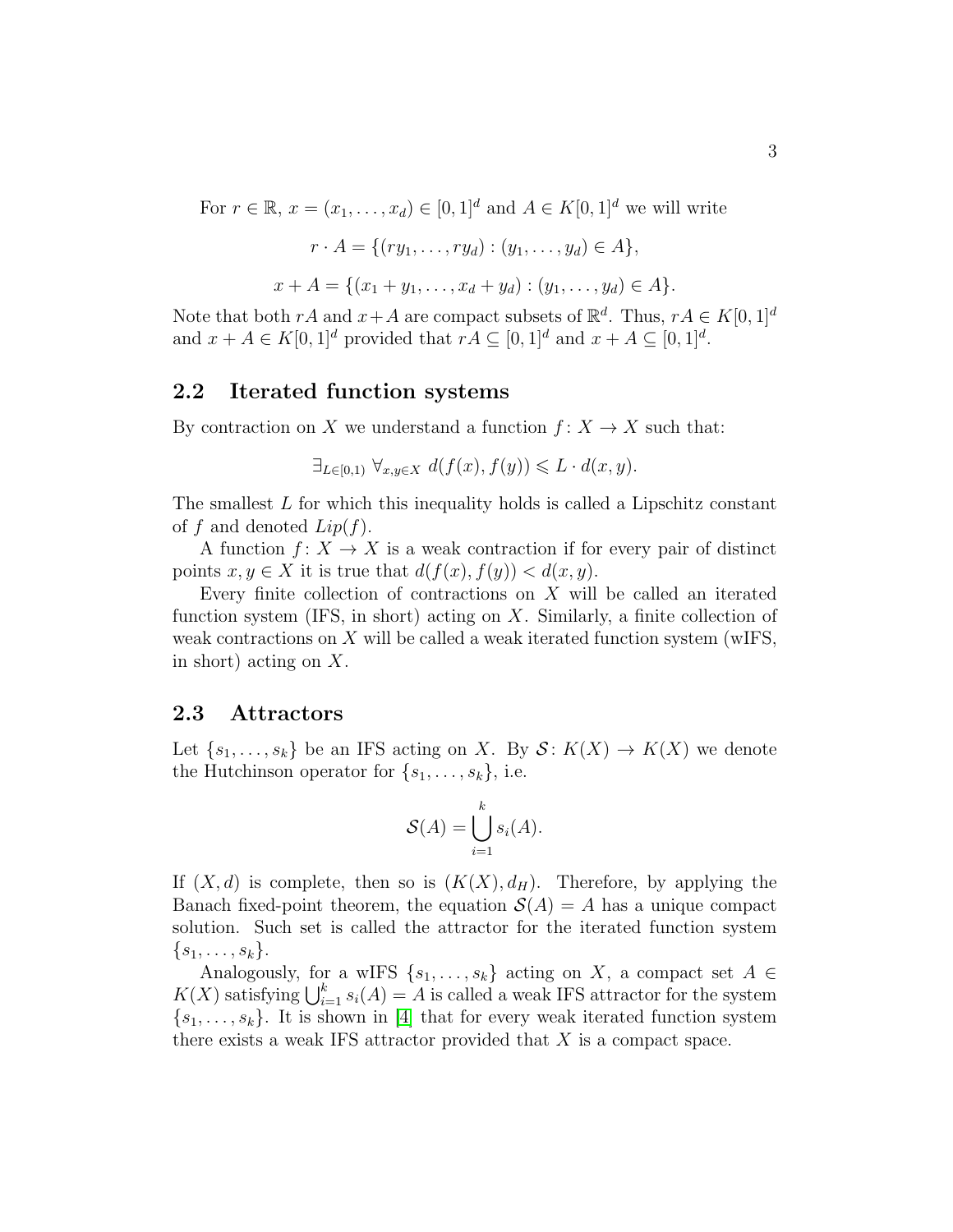The form of the Hutchinson operator imposes that attractors are selfsimilar (at least in some sense), so they are often used to describe fractals. Clearly, an IFS attractor is a weak IFS attractor. However, the reverse inclusion is not true by [\[11\]](#page-12-3).

By  $A[0,1]^d$  and  $A_w[0,1]^d$  we will denote the sets of all attractors for IFS and wIFS, respectively, acting on  $[0, 1]^d$ . If  $d = 1$  then we will write  $A[0, 1]$ and  $A_w[0,1]$  instead of  $A[0,1]$ <sup>1</sup> and  $A_w[0,1]$ <sup>1</sup>, respectively.

#### 2.4 Porosities

Fix a metric space  $(X, d)$  and denote by  $B(z, \delta)$  a ball in  $(X, d)$  of radius  $\delta > 0$  centered at  $z \in X$ . For any subset A of X and any point  $x \in X$  we define

$$
\overline{p}(A, x) = \limsup_{R \to 0^+} \frac{\sup\{r \ge 0 : B(y, r) \subseteq B(x, R) \setminus A \text{ for some } y \in X\}}{R},
$$
  

$$
\underline{p}(A, x) = \liminf_{R \to 0^+} \frac{\sup\{r \ge 0 : B(y, r) \subseteq B(x, R) \setminus A \text{ for some } y \in X\}}{R}.
$$

Observe that  $\overline{p}(A,x) = 1$  whenever  $x \notin \overline{A}$  and  $0 \leq \overline{p}(A,x) \leq \frac{1}{2}$  $rac{1}{2}$  in the opposite case (see [\[10,](#page-12-4) Remark 1.2.(i)]).

We say that  $A$  is:

- lower porous if  $\underline{p}(A, x) > 0$  for every  $x \in X$ ,
- upper porous if  $\overline{p}(A, x) > 0$  for every  $x \in X$ ,
- strongly porous if  $\overline{p}(A, x) \geq \frac{1}{2}$  $\frac{1}{2}$  for every  $x \in X$  (equivalently,  $\overline{p}(A, x) =$ 1  $\frac{1}{2}$  for every  $x \in X$ ,
- $\sigma$ -lower porous ( $\sigma$ -upper porous,  $\sigma$ -strongly porous) if it is a countable union of lower porous (upper porous, strongly porous) sets.

Clearly, each lower porous set as well as each strongly porous set is upper porous. What is more, since the condition defining upper porosity is a strengthening of nowhere density, each  $\sigma$ -upper porous set is meager.

In this known that on the real line there are upper porous sets that are not  $\sigma$ -lower porous. In fact, there is even a closed strongly porous set which is not  $\sigma$ -lower porous ([\[9,](#page-12-5) Corollary 4.1.(ii)]). On the other hand, there exist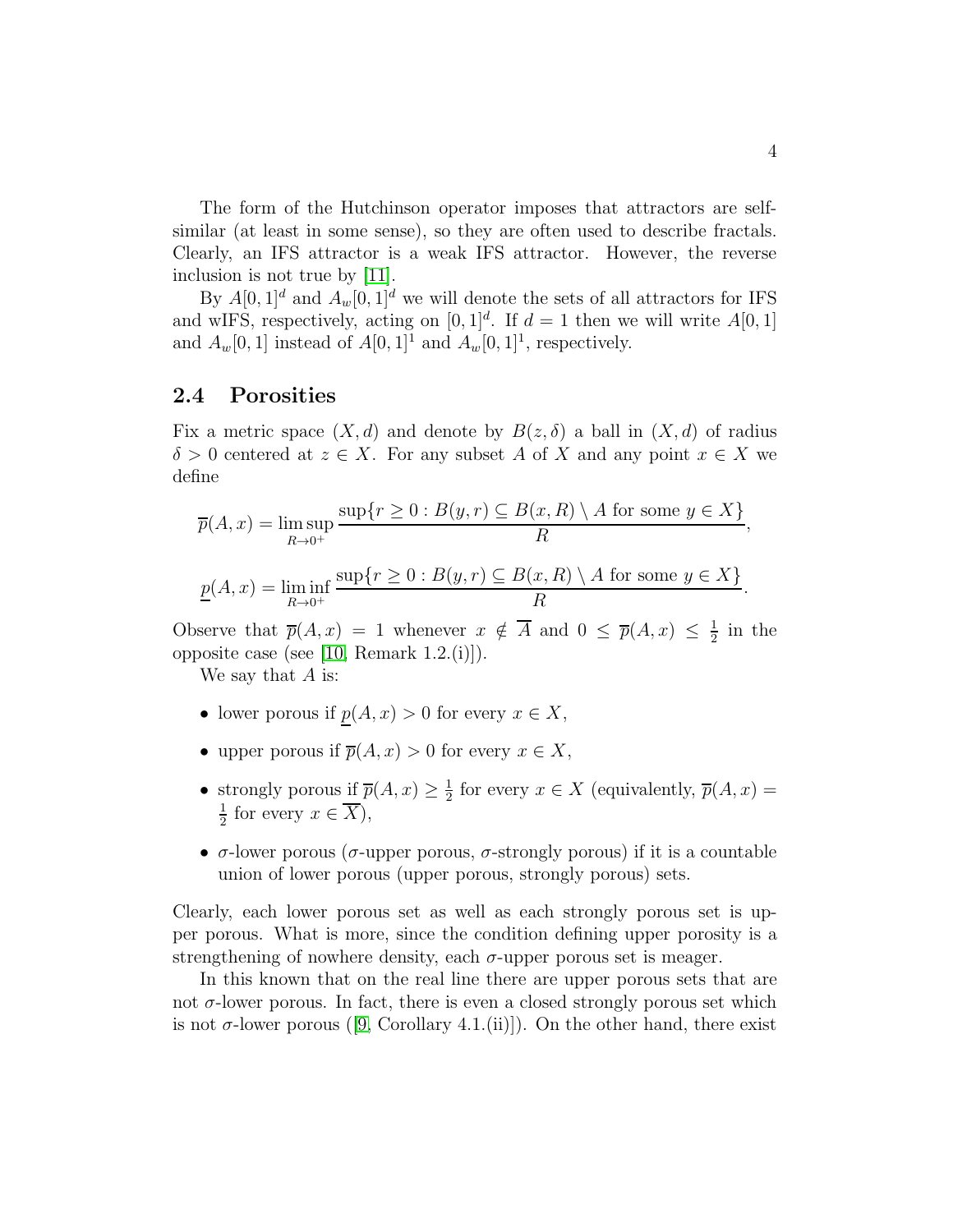countable upper porous sets which are not strongly porous (see [\[10,](#page-12-4) Remark  $1.2(iv)$  and Example  $4.6$ ].

We will use a different, but equivalent (thanks to [\[10,](#page-12-4) Remark 1.2.(ii)]), definition of strong porosity: A is strongly porous, if for each  $x \in X$  there are two sequences  $(x_n) \subseteq X$  and  $(r_n) \subseteq (0, +\infty)$  such that:

- $\lim_{n} x_n = x$ ,
- $\lim_n \frac{r_n}{d(x,x_n)} = 1,$
- $B(x_n, r_n) \cap A = \emptyset$  for all *n*.

In [\[8,](#page-12-1) Theorem 3.1] it is shown that the set  $A[0,1]^d$  is  $\sigma$ -lower porous. The question whether  $A_w[0,1]^d$  is  $\sigma$ -lower porous is still open (see [\[8,](#page-12-1) Question 4.4]).

For more on porosities see for instance [\[9\]](#page-12-5), [\[10\]](#page-12-4) or [\[13\]](#page-12-6).

## 3 Preliminary results

We start this section with a result enabling to transfer some results about attractors in K[0, 1] to arbitrary dimension  $d \in \mathbb{N}$ . However the proof can be found in [\[7\]](#page-12-7), we repeat it for the sake of completeness.

<span id="page-4-0"></span>**Lemma 3.1** ([\[7,](#page-12-7) Lemma 2.2]). For each  $d \in \mathbb{N}$  the following hold:

- $A \in A[0,1]$  *if and only if*  $A \times \{0\}^{d-1} \in A[0,1]^d$ ,
- $A \in A_w[0,1]$  if and only if  $A \times \{0\}^{d-1} \in A_w[0,1]^d$ .

*Proof.* Observe that if  $f : [0,1]^d \to [0,1]^d$  is a (weak) contraction then so is  $f \restriction [0,1] \times \{0\}^{d-1}$ . On the other hand, for each (weak) contraction  $f : [0,1] \to$ [0, 1] the map  $g : [0, 1]^d \to [0, 1]^d$  given by  $g(x_1, \ldots, x_d) = (f(x_1), 0, \ldots, 0)$  is a (weak) contraction as well.  $\Box$ 

Recall that  $A[0,1]^d$  is dense in  $K[0,1]^d$ , for every  $d \in \mathbb{N}$ , as it contains all nonempty finite sets. In particular,  $A[0,1]^d$  cannot be itself nowhere dense. The following observation implies that the same is true for the set  $A_w[0,1]^d \setminus A[0,1]^d$ .

**Proposition 3.2.** The set  $A_w[0,1]^d \setminus A[0,1]^d$  is dense in  $K[0,1]^d$ , for every  $d \in \mathbb{N}$ .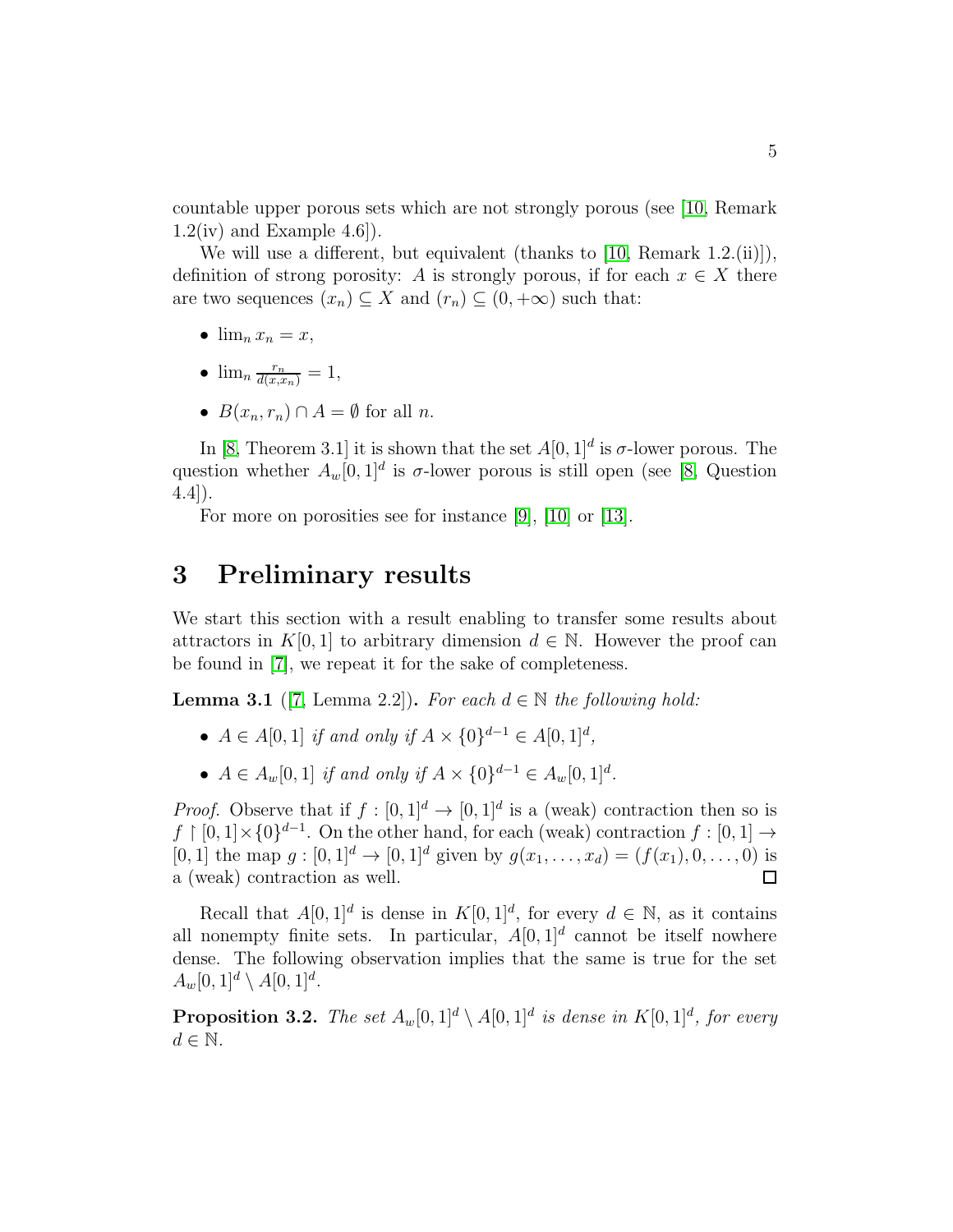*Proof.* Before the main part of the proof, we need to perform a construction in  $[0, 1]$ , which will be needed later. This part is a simple modification of  $[7, 1]$ Proposition 3.1], however we repeat the reasoning for the sake of completeness.

Let  $f : [0,1] \to [0,1]$  be the weak contraction given by  $f(x) = x - x^2$ for all  $x \in [0,1]$ . Define a sequence of intervals by  $I_1 = [0, \frac{1}{2}]$  $\frac{1}{2}$  and  $I_{n+1}$  = [0,  $f(\max I_n)$ ]. Inductively pick points  $x_n$  for  $n \in \mathbb{N}$  in such a way that for each  $n \in \mathbb{N}$  we have:

- (a)  $x_n \in I_1$ ,
- (b)  $x_{n+1} < x_n$ ,
- (c)  $x_n x_{n+1} > x_{n+1} x_{n+2}$
- (d)  $\{x_i : i \in \mathbb{N}\} \cap (I_n \setminus I_{n+1})$  is finite,
- (e)  $k_n > n + n \cdot (\sum_{i=1}^{n-1} k_i)$ , where  $k_n = |\{x_i : i \in \mathbb{N}\} \cap (I_n \setminus I_{n+1})|$ .

Note that item (d) guarantees that  $\lim_n x_n = 0$ . Put  $X = \{0\} \cup \{x_n : n \in \mathbb{N}\}.$ 

Observe that  $X \in A_w[0,1]$ . Indeed, let  $g : [0,1] \rightarrow [0,1]$  be the weak contraction such that  $g(x_n) = x_{n+1}$  for all  $n \in \mathbb{N}$  (such g exists by items (b) and (c)). As  $\lim_{n} \max I_n = 0$ , the unique fixed point of g is 0. Thus, if  $h : [0,1] \to [0,1]$  is the function constantly equal to  $x_1$  then  $X = g[X] \cup h[X]$ .

We are ready for the main part of the proof. As the family of all finite nonempty sets is dense in  $K[0, 1]^d$ , it suffices to show that for every finite nonempty set  $F \subseteq [0,1]^d$  and every  $\delta > 0$  there is an attractor in  $B_H(F,\delta) \cap$  $(A_w[0,1]^d \setminus A[0,1]^d).$ 

Let F be a finite nonempty subset of  $[0, 1]^d$  and  $\delta > 0$  be such that  $2\delta < \min\{d(x,y): x,y \in F, x \neq y\}.$  Fix any  $w \in F$  and consider the set  $Y = F \cup (w + \delta \cdot (X \times \{0\}^{d-1}))$ . Clearly,  $Y \in B_H(F, \delta)$ . By Lemma [3.1,](#page-4-0)  $w + \delta \cdot (X \times \{0\}^{d-1}) \in A_w[0,1]^d$ . Hence,  $Y \in A_w[0,1]^d$  as  $Y \setminus (w + \delta \cdot (X \times$  $\{0\}^{d-1})$  is finite.

To finish the proof, we will show that  $Y \notin A[0,1]^d$ . Assume towards contradiction that  $f_1, \ldots, f_k : [0, 1]^d \to [0, 1]^d$  are standard contractions such that  $Y = \bigcup_{i=1}^{k} f_i[Y]$ . Denote  $X' = w + \delta \cdot (X \times \{0\}^{d-1})$  and  $I'_n = w + \delta \cdot$  $(I_n \times \{0\}^{d-1})$  for all  $n \in \mathbb{N}$ . Find  $n \in \mathbb{N}$  such that:

(i)  $n > k \cdot |F|$  (here |F| denotes the cardinality of the finite set F),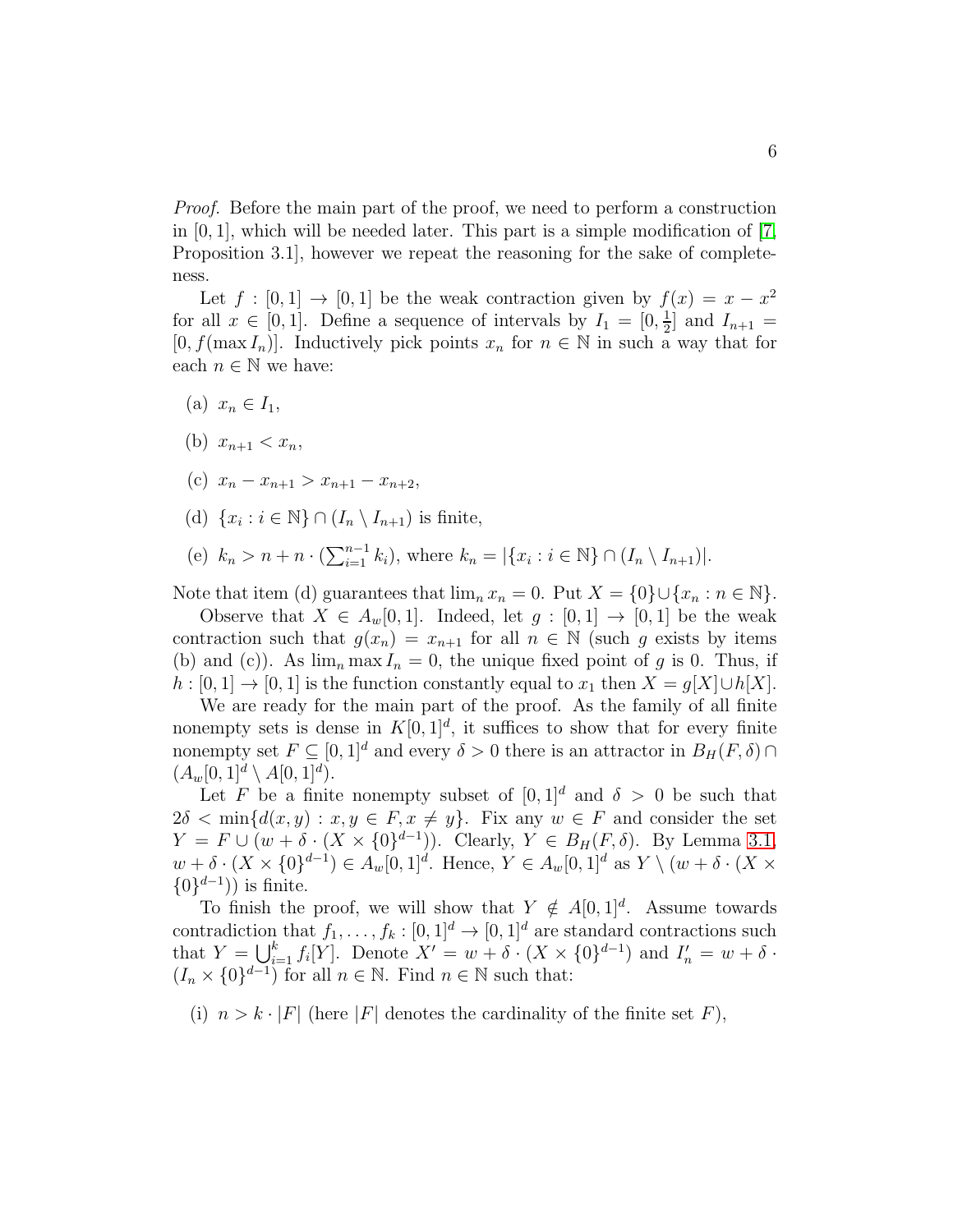- (ii) if  $f_i(w) \neq w$  then  $f_i[X'] \cap X' \cap I'_n = \emptyset$  (notice that  $f_i(w) \neq w$  implies  $f_i[X'] \cap X'$  being finite, by  $\lim_n x_n = 0$ ,
- (iii)  $\max_{i\leq k} Lip(f_i) \cdot |I_n| < |I_{n+1}|$  (recall that for  $f = x(1-x)$  and any  $L \in (0,1)$  we have  $|f(x) - f(0)| = |x| \cdot |1 - x| > L|x - 0|$  for all  $x \in (0, 1 - L)$ .

We will justify that  $X' \cap I'_n \setminus I'_{n+1}$  cannot be covered by  $\bigcup_{i \leq k} f_i[Y]$ . If  $f_i(w) \neq$ w then  $f_i[X'] \cap X' \cap I'_n = \emptyset$  by item (ii). If  $f_i(w) = w$  then item (iii) implies that  $f_i[I'_n] \subseteq I'_{n+1}$ . Therefore,

$$
(X' \cap I'_n \setminus I'_{n+1}) \cap \bigcup_{i \leq k} f_i[Y] = (X' \cap I'_n \setminus I'_{n+1}) \cap \bigcup_{i \leq k} f_i[F \cup (X' \cap I'_1 \setminus I'_n)].
$$

Using  $|X' \cap I'_1 \setminus I'_n| = \sum_{i=1}^{n-1} k_i$ , we see that

$$
\left| \bigcup_{i \leq k} f_i[F \cup (X' \cap I'_1 \setminus I'_n)] \right| \leq k \cdot \left( |F| + \sum_{i=1}^{n-1} k_i \right) < n + n \cdot \sum_{i=1}^{n-1} k_i < k_n = |X' \cap (I'_n \setminus I'_{n+1})|.
$$

Thus, the proof is finished.

We end with showing that  $\sigma$ -strong-porosity is an appropriate notion for our purposes – settling whether  $A[0,1]^d$  is  $\sigma$ -strongly-porous will require full depth of  $A[0,1]^d$  (not only the information that all finite nonempty sets are in  $A[0, 1]^d$ .

Proposition 3.3. The collection of all finite nonempty subsets of  $[0,1]^d$  is  $\sigma$ -strongly-porous in  $K[0,1]^d$ , for every  $d \in \mathbb{N}$ .

*Proof.* Observe that the family of all finite nonempty subsets of  $[0, 1]^d$  is equal to  $\mathcal{P}(D) \cup \bigcup_{k \in \omega} \mathcal{F}_k$ , where

$$
D = \{(x_1, ..., x_d) \in [0, 1]^d : \forall_{i \le d} \ x_i = 0 \text{ or } x_i = 1\},\
$$
  

$$
\mathcal{F}_k = \{F \subseteq [0, 1]^d : |F| = k, F \setminus D \neq \emptyset\}.
$$

Clearly,  $\mathcal{P}(D)$  is strongly porous as a finite set. Thus it suffices to show that  $\mathcal{F}_k$  is strongly porous for each  $k \in \mathbb{N}$ .

Fix  $k \in \mathbb{N}$ ,  $F \in \mathcal{F}_k$  and any  $x \in F \setminus D$ . Find three sequences  $(y_n), (z_n) \subseteq$  $[0, 1]^d$  and  $(r_n) \subseteq (0, 1)$  such that:

 $\Box$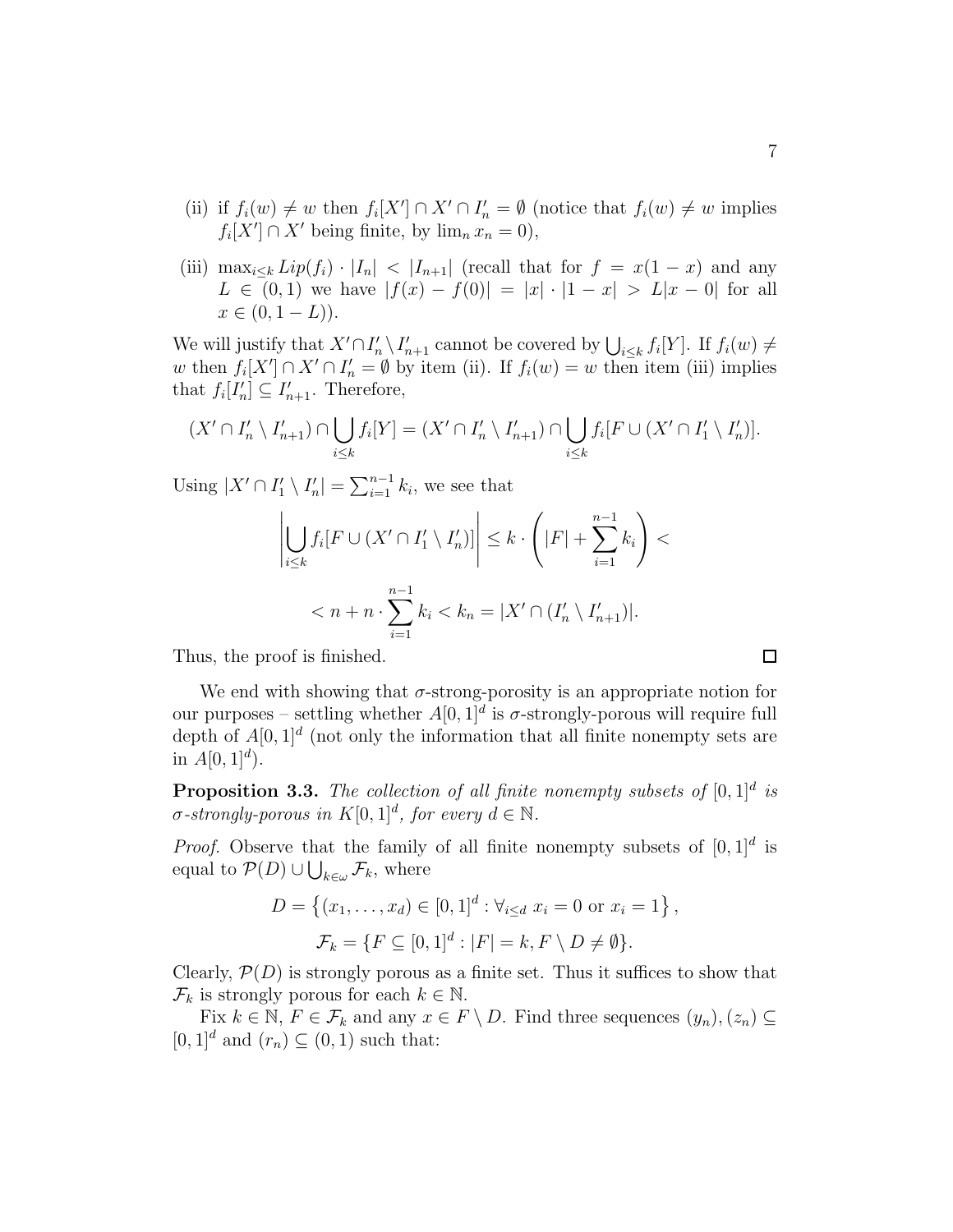- $r_n = d(y_n, x) = d(z_n, x)$  for all n,
- $y_n \neq z_n$  for all n,
- $B(y_n, r_n) \cap B(z_n, r_n) = \emptyset$  for all *n*,
- $\lim_{n} r_n = 0$ .

This is possible as  $x \notin D$ .

Put  $G_n = (F \setminus \{x\}) \cup \{y_n, z_n\}$ . As  $d_H(G_n, F) = r_n \to 0$ , the sequence  $(G_n)$  tends to F (in  $K[0,1]^d$ ) and  $\lim_n \frac{r_n}{d_H(G_n,F)} = 1$ . To conclude the proof, we need to justify that  $B_H(G_n, r_n) \cap \mathcal{F}_k = \emptyset$ .

Let  $H \in B_H(G_n, r_n)$ . Then H has to intersect each of the balls  $B(y_n, r_n)$ ,  $B(z_n, r_n)$  and  $B(w, r_n)$  for  $w \in F \setminus \{x\}$ . As those balls are pairwise disjoint, H has to have at least  $2 + k - 1 = k + 1$  elements. Hence,  $H \notin \mathcal{F}_k$  and the proof is finished.  $\Box$ 

### 4 Attractors for IFSs

**Theorem 4.1.** *The set*  $A[0,1]$  *is not*  $\sigma$ -strongly porous in  $K[0,1]$ *.* 

*Proof.* We will prove the following.

$$
\exists_{E \in A[0,1]} \exists_{\varepsilon > 0} \ \forall_{Y \in B_H(E,\varepsilon)} \ B_H(Y, d_H(Y, E) \cdot 0.99) \cap A[0,1] \neq \emptyset.
$$

From this, the negation of the definition of  $\sigma$ -strong porosity will follow.

The idea of the proof is to find a correspondence between  $A[0, 1]$  and the set  $\left[-\frac{3}{2}\right]$  $\frac{3}{2}$ ,  $\frac{3}{2}$  $\frac{3}{2}$ <sup>N</sup> of all sequences with all terms belonging to the interval  $\left[-\frac{3}{2}\right]$  $\frac{3}{2}$ ,  $\frac{3}{2}$  $\frac{3}{2}$ , then observe that in any decomposition of  $\left[-\frac{3}{2}\right]$  $\frac{3}{2}$ ,  $\frac{3}{2}$  $\frac{3}{2}$ <sup>N</sup> into countably many pieces, one will be "large" (i.e. dense in some set  $\bar{U} \subseteq \left[-\frac{3}{2}\right]$  $\frac{3}{2}$ ,  $\frac{3}{2}$  $\frac{3}{2}$ <sup>N</sup> open in the product topology), pick any attractor  $E$  corresponding to an element of  $U$ and show that for any  $Y \in B_H(E, \varepsilon)$  there is an open  $V \subseteq U$  such that the attractor corresponding to any element of V is in  $B_H(Y, d_H(Y, E) \cdot 0.99)$ .

The correspondence will be as follows: we will match  $(x_n) \in \left[-\frac{3}{2}\right]$  $\frac{3}{2}$ ,  $\frac{3}{2}$  $\frac{3}{2}$ ]<sup>N</sup> (i.e. a sequence of reals) with a Cantor-like attractor. By a Cantor-like attractor we mean an attractor generated by two contractions: each of them will be "based" on the following functions:

$$
f_1(x) = \frac{1}{10}x + \frac{2}{10}, \quad f_2(x) = \frac{1}{10}x + \frac{7}{10}.
$$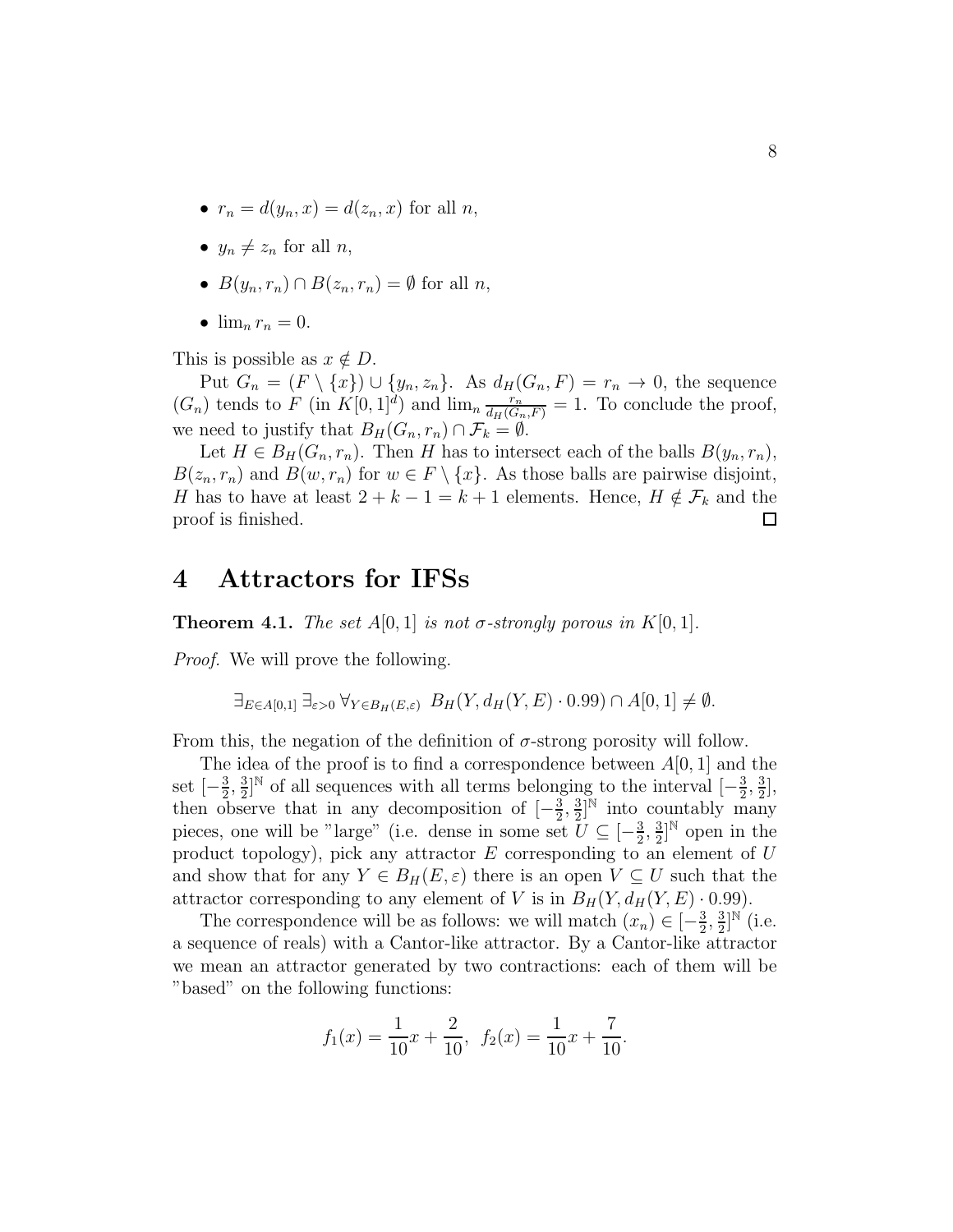Therefore, in each iteration a new image will be a "tenth" of a size of the previous image. However, also, every image of an interval can be moved by  $\frac{3}{2}$ of the tenth of the interval to the left or to the right (for instance, in the case of the first iteration: the left-hand image will be a subset of  $[\frac{1}{20}, \frac{9}{20}]$  and the right-hand image will be a subset of  $\left[\frac{11}{20}, \frac{19}{20}\right]$  – note that the distance between them is at least  $\frac{1}{10}$ , so at the end we will still get an attractor for some IFS). The endpoints of those images will be determined by the sequence  $(x_n)$ . For instance, a sequence constantly equal to 0 will "code" exactly the functions  $f_1, f_2$ . A sequence constantly equal to  $-\frac{3}{2}$  will result in functions

$$
\frac{1}{10}x + \frac{1}{20}, \frac{1}{10}x + \frac{11}{20}
$$

and a sequence constantly equal to  $\frac{3}{2}$  will result in functions

$$
\frac{1}{10}x + \frac{7}{20}, \frac{1}{10}x + \frac{17}{20}.
$$

And obviously, all the "in-between" shifts of intervals will be coded by terms between  $-\frac{3}{2}$  $\frac{3}{2}$  and  $\frac{3}{2}$ . Below we present details.

Let the correspondence between  $(x_n)$  and  $(f_1, f_2)$  be the following: for each  $i \in \mathbb{N}$  let  $x_i$  be such that:

 $x_1: f_1(0) = \frac{2}{10} + \frac{1}{10} \cdot x_1$  $x_2: f_2(0) = \frac{7}{10} + \frac{1}{10} \cdot x_2$  $x_3: f_1(f_1(0)) = f_1(0) + \frac{2}{100} + \frac{1}{100} \cdot x_3$  $x_4: f_2(f_1(0)) = f_1(0) + \frac{7}{100} + \frac{1}{100} \cdot x_4$  $x_5: f_1(f_2(0)) = f_2(0) + \frac{2}{100} + \frac{1}{100} \cdot x_5$  $x_6: f_2(f_2(0)) = f_2(0) + \frac{7}{100} + \frac{1}{100} \cdot x_6$ 

$$
x_7
$$
:  $f_1(f_1(f_1(0))) = f_1(f_1(0)) + \frac{2}{1000} + \frac{1}{1000} \cdot x_7$ 

and so on.

Suppose to the contrary that  $A[0,1]$  is  $\sigma$ -strongly porous. Then so is the family  $\mathcal F$  of attractors corresponding (in the above way) to sequences in  $\left[-\frac{3}{2}\right]$  $\frac{3}{2}$ ,  $\frac{3}{2}$  $\mathbb{E}_{2}^{3}$ <sup>N</sup>. In particular,  $\mathcal{F} = \bigcup_{m \in \mathbb{N}} P_m$  where each  $P_m$  is a strongly porous subset of K[0, 1]. The sets  $P_m$  define a cover of  $\left[-\frac{3}{2}\right]$  $\frac{3}{2}$ ,  $\frac{3}{2}$  $\frac{3}{2}$ <sup>N</sup> by countably many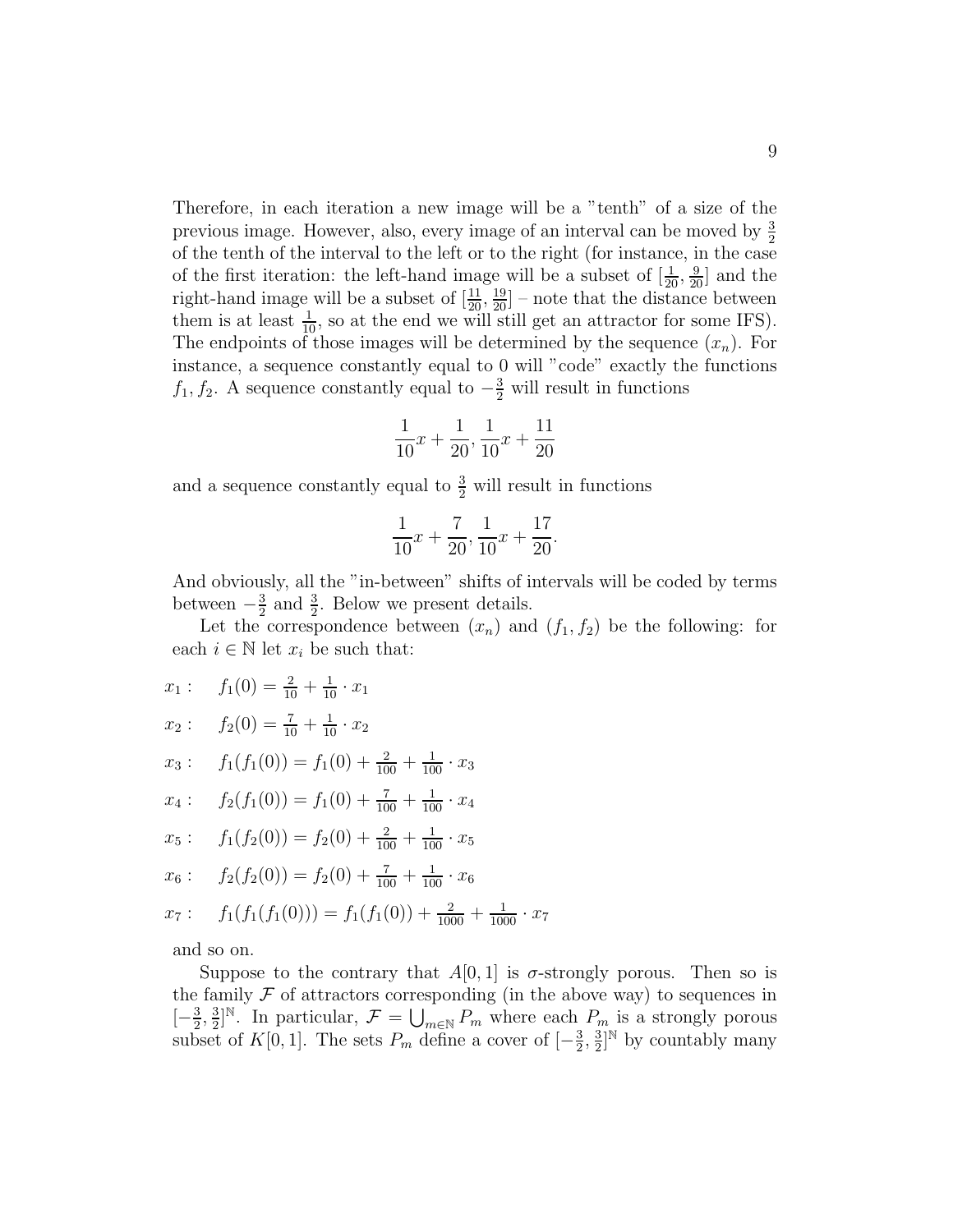pieces. Since  $\left[-\frac{3}{2}\right]$  $\frac{3}{2}$ ,  $\frac{3}{2}$  $\frac{3}{2}$ <sup>N</sup> is a complete metric space, by the Baire category theorem there is  $m \in \mathbb{N}$  and an open set  $I_1 \times I_2 \times \cdots \times I_k \times [-\frac{3}{2}]$  $\frac{3}{2}$ ,  $\frac{3}{2}$  $\frac{3}{2}$ ]<sup>N</sup>  $\subseteq$   $\left[-\frac{3}{2}\right]$  $\frac{3}{2}$ ,  $\frac{3}{2}$  $\frac{3}{2}$ ]<sup>N</sup> (where  $I_1, \ldots, I_k$  are open intervals in  $\left[-\frac{3}{2}\right]$  $\frac{3}{2}, \frac{3}{2}$  $\frac{3}{2}$ ) such that the sequences corresponding to attractors from  $P_m$  are dense in  $I_1 \times I_2 \times \cdots \times I_k \times [-\frac{3}{2}]$  $\frac{3}{2}$ ,  $\frac{3}{2}$  $\frac{3}{2}$ ]<sup>N</sup>. For every  $i \leq k$  put  $x_i$  as a middle of an interval  $I_i$ . Then the sequence  $(x_1, x_2, \ldots, x_k, 0, 0, \ldots) \in [-\frac{3}{2}]$  $\frac{3}{2}, \frac{3}{2}$  $\frac{3}{2}$ <sup>N</sup> determines an attractor  $E \in K[0,1]$ .

Let us take  $\varepsilon$  such that it is half the length of an interval that is one level "below"  $k$ -th interval in the construction of the attractor. More formally, since  $x_1$  and  $x_2$  are responsible for the positions of intervals of length  $\frac{1}{10}$ ,  $x_3, x_4, x_5$  and  $x_6$  are responsible for the positions of intervals of length  $\frac{1}{100}$ etc.,  $\varepsilon = \frac{1}{2 \cdot 10^n}$ , where  $n \in \mathbb{N}$  is such that  $\sum_{i=1}^{n-2} 2^i < k \le \sum_{i=1}^{n-1} 2^i$ .

Now fix  $Y \in B_H(E, \varepsilon)$  and to shorten the notation put  $\delta = d_H(Y, E)$ . Obviously,  $\delta < \varepsilon = \frac{1}{2 \cdot 10^n}$ . Thus, there exists  $j \geq n$  such that  $\delta \in [\frac{1}{2}]$  $\frac{1}{2} \cdot \frac{1}{10^{j+1}}, \frac{1}{2}$  $\frac{1}{2}$ .  $\frac{1}{10^j}$ ). Let  $J_1, \ldots, J_{2^{j+2}}$  be the intervals of length  $\frac{1}{10^{j+2}}$  from the construction of the attractor E.

Observe that:

- $\widetilde{Y}_{\delta} \supset E$  (since  $\delta = d_H(Y, E)$ ),
- $\delta \frac{99}{100}\delta = \frac{\delta}{100} < \frac{1}{2 \cdot 10^{j+2}},$
- the maximal possible shift of each  $J_i$  is equal to

$$
\frac{3}{2 \cdot 10^{j+2}} = \frac{1}{10^{j+2}} + \frac{1}{2 \cdot 10^{j+2}} > |J_i| + \frac{\delta}{100},
$$

• the set  $\widetilde{Y}_{\frac{99}{100}\delta}$  is a union of closed intervals each of which has length at least  $2\frac{99}{100}\delta \ge \frac{99}{10^{j+3}} > \frac{1}{10^{j+2}} = |J_i|$ .

Thus, for each  $i \leq 2^{j+2}$  the set  $U_i \subseteq \left[-\frac{3}{2}\right]$  $\frac{3}{2}$ ,  $\frac{3}{2}$  $\frac{3}{2}$  equal to the interior of

$$
\left\{ x \in \left[ -\frac{3}{2}, \frac{3}{2} \right] : J_i + x \subseteq \widetilde{Y}_{\frac{99}{100}\delta} \right\}
$$

is nonempty. Hence, there is an open subset of  $I_1 \times I_2 \times \cdots \times I_k \times [-\frac{3}{2}]$  $\frac{3}{2}$ ,  $\frac{3}{2}$  $\frac{3}{2}$ ]<sup>N</sup> such that each attractor corresponding to an element of that open set is a subset of  $Y_{\frac{99}{100}\delta}$ .

Actually, by the last item above, we can even conclude that the set  $U_i \setminus$ [-10<sup>j</sup>δ, 10<sup>j</sup>δ] is nonempty for each  $i \leq 2^{j+2}$ . Indeed, the interval [-10<sup>j</sup>δ, 10<sup>j</sup>δ]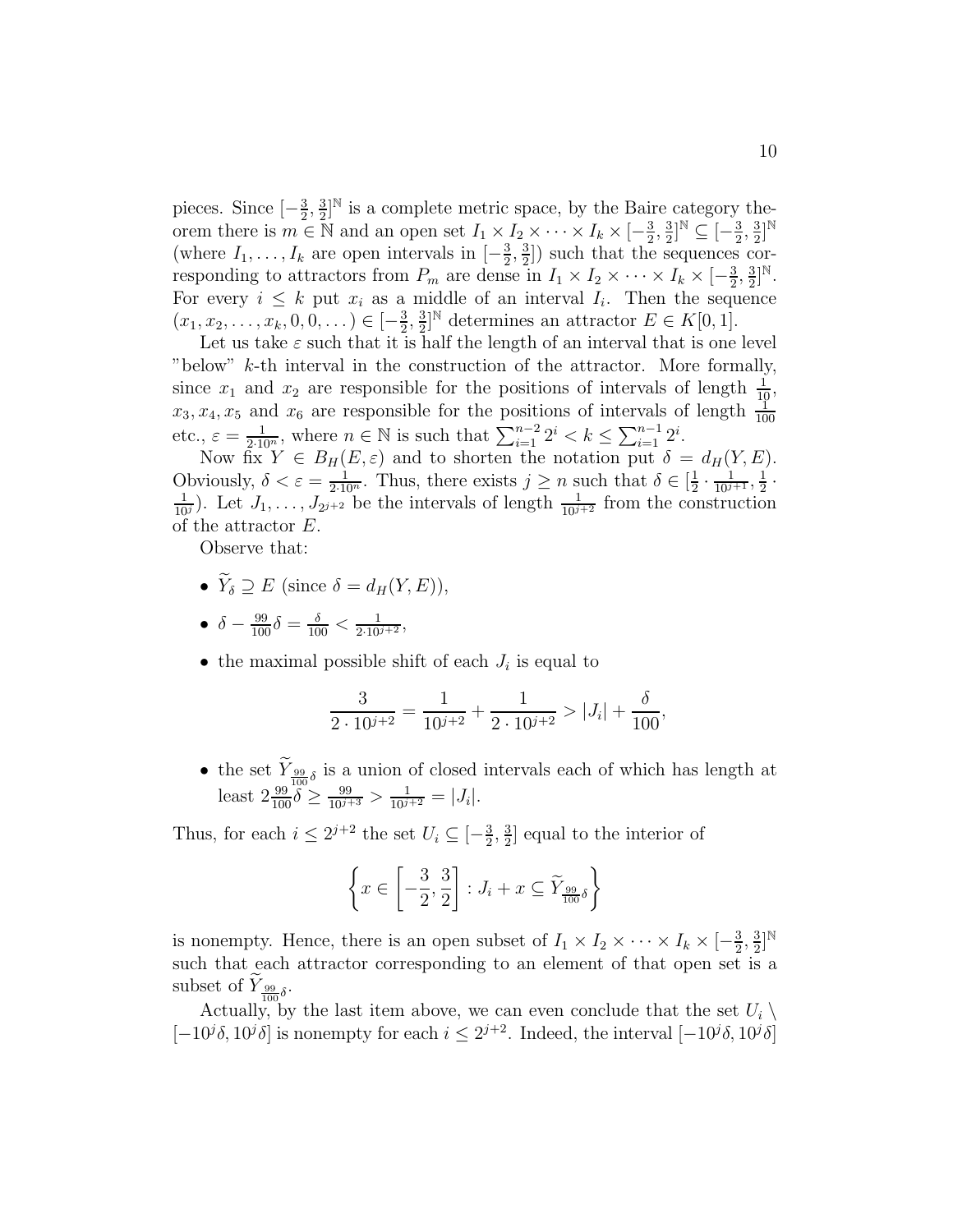is responsible for shifts by at most  $\frac{\delta}{100} < \frac{1}{2}$ 2  $\frac{1}{10^{j+2}}$  (as each  $x \in \left[-\frac{3}{2}\right]$  $\frac{3}{2}, \frac{3}{2}$  $\frac{3}{2}$  corresponds to a shift of  $J_i$  by  $\frac{x}{10^{j+2}}$ . Thus, it suffices to observe that  $|\bar{J}_i| = \frac{1}{10^{j+2}}$ ,  $|[-\frac{1}{100}\delta, \frac{1}{100}\delta]| < \frac{1}{10^{j+2}} \text{ and } 2\frac{99}{100}\delta > 2\frac{1}{10^{j+2}}.$ 

Now, for each  $i \leq 2^{j+2}$  let  $V_i \subseteq U_i$  be open and such that:

- if i is odd (i.e., the closest interval  $J_{i'}$  to  $J_i$  is on the right-hand side of  $J_i$ ) and  $U_i \cap \left[-\frac{3}{2}\right]$  $(\frac{3}{2}, -10^j \delta) \neq \emptyset$  then  $V_i = U_i \cap [-\frac{3}{2}]$  $\frac{3}{2}, -10^{j}\delta$ ),
- if i is even (i.e., the closest interval  $J_{i'}$  to  $J_i$  is on the left-hand side of  $J_i$ ) and  $U_i \cap (10^j \delta, \frac{3}{2}] \neq \emptyset$  then  $V_i = U_i \cap (10^j \delta, \frac{3}{2}],$
- $V_i = U_i \setminus [-10^j \delta, 10^j \delta]$  in all other cases.

Let  $H \in P_m$  be an attractor corresponding to any sequence in

$$
I_1 \times I_2 \times \cdots \times I_k \times \left[ -\frac{3}{2}, \frac{3}{2} \right]^{\sum_{i=1}^{j+1} 2^i - k} \times V_1 \times \ldots \times V_{2^{j+2}} \times \left[ -\frac{3}{2}, \frac{3}{2} \right]^{\mathbb{N}}.
$$

Then  $H \subseteq Y_{\frac{99}{100}\delta}$ . Moreover,  $Y \subseteq H_{\frac{99}{100}\delta}$ . Indeed, fix  $y \in Y$  and let  $e \in E$  be such that  $d(y, e)$  is minimal possible (i.e.,  $d(y, e) = d(y, E)$ ). Without loss of generality we may assume that  $e \in J_i$  for some odd  $i \leq 2^{j+2}$  (the case of even i is similar). Let z be the point lying exactly in the middle between  $J_i$  and  $J_{i+1}$ . Denote also by  $e'$  the point corresponding to  $e$  in  $H$ . Then  $s = d(e, e')$ is the shift of  $J_i$ . There are three possibilities:

•  $y \leq e'$  and  $J_i$  was shifted to the left (i.e., towards y). In this case

$$
d(y, e') = d(y, e) - s < \delta - \frac{\delta}{100} = \frac{99}{100}\delta
$$

as the shift was by more than  $\frac{\delta}{100}$ .

•  $J_i$  was shifted to the left, but  $y > e'$ . In this case the most extreme possibility is  $y = z$ . However, we have:

$$
d(z, e) \le |J_i| + \frac{1}{2} \text{dist}(J_i, J_{i+1}) = \frac{1}{10^{j+2}} + \frac{2}{10^{j+2}} = \frac{3}{10^{j+2}}.
$$

Since  $s \leq \frac{3}{2}$  $\frac{3}{2} \cdot \frac{1}{10^{j+2}}$ , we get that

$$
d(z,e')=d(z,e)+s\leq \frac{3}{10^{j+2}}+\frac{3}{2}\cdot \frac{1}{10^{j+2}}<\frac{9}{2}\cdot \frac{1}{10^{j+2}}<\frac{99}{100}\frac{1}{2}\frac{1}{10^{j+1}}\leq \frac{99}{100}\delta.
$$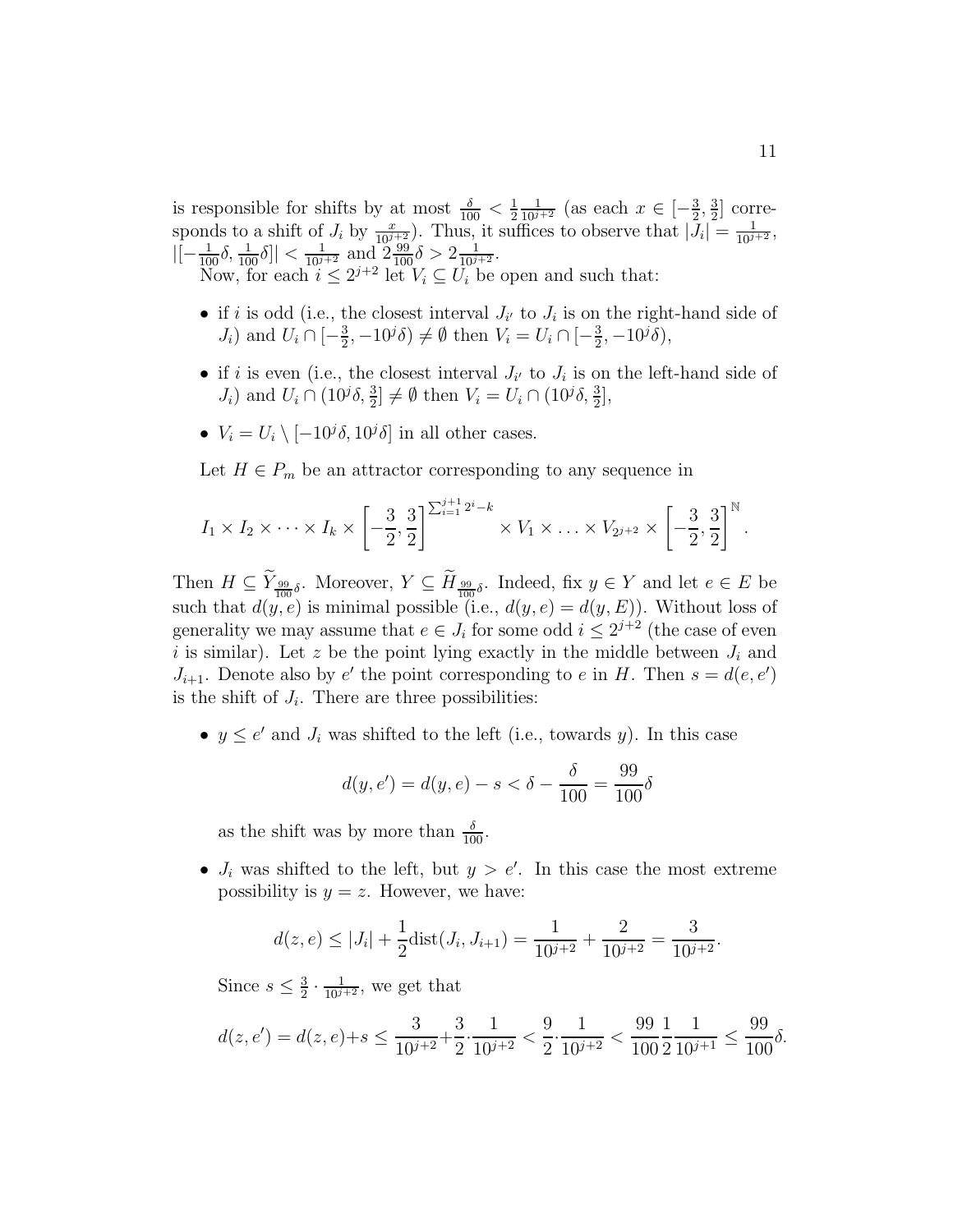•  $J_i$  was shifted to the right. We will show that this implies that there is no  $y \in Y$  such that  $d(y, e) = d(y, E)$  for  $e \in J_i$ , i.e., this case is impossible. Indeed, if  $y > z$  then  $d(y, J_{i+1}) < d(y, J_i)$ . On the other hand, if  $y < \min J_i - \delta$  then  $d(y, J_{i-1}) < d(y, J_i)$  (as  $y \in \bigcup_{i' \leq 2^{j+2}} (J_{i'})_\delta$ ).  $i'\leq 2^{j+2}$   $(J_{i'})_{\delta}$ Finally, if min  $J_i - \delta \leq y \leq z$  then it would be possible to shift  $J_i$  by some  $\frac{\delta}{100} < t < \frac{3}{2}$  $\frac{1}{10^{j+2}}$  to the left in such a way that  $t + J_i \subseteq B(y, \frac{99}{100}\delta)$ as  $2\frac{99}{100}\tilde{\delta} > |J_i|$  and

$$
d(z, \min J_i) + \frac{\delta}{100} \le \frac{3}{10^{j+2}} + \frac{1}{2} \frac{1}{100} \frac{1}{10^j} < \frac{99}{100} \frac{1}{2} \frac{1}{10^{j+1}} \le \frac{99}{100} \delta,
$$
  

$$
d(\min J_i - \delta, \max J_i) - \frac{3}{2} \frac{1}{10^{j+2}} = \delta + |J_i| - \frac{3}{2} \frac{1}{10^{j+2}} = \delta - \frac{1}{2} \frac{1}{10^{j+2}} < \frac{99}{100} \delta,
$$
  
(recall that  $\delta < \frac{1}{2} \frac{1}{10^j}$ ).

This finishes the proof.

Knowing the status of  $\sigma$ -strong porosity of  $A[0, 1]$ , we ask the same question for the difference between this family and a broader one, namely the family of weak attractors.

Question 4.2. *Is the set*  $A_w[0,1] \setminus A[0,1]$  *σ*-strongly-porous in  $K[0,1]$ ?

# <span id="page-11-0"></span>References

- [1] E. D'Aniello, T. H. Steele, Attractors for iterated function schemes on [0, 1]<sup>N</sup> are exceptional, *Journal of Mathematical Analysis and Applications*, 424: 534-541, 2015.
- <span id="page-11-2"></span><span id="page-11-1"></span>[2] E. D'Aniello, T. H. Steele, Attractors for iterated function systems, *Journal of Fractal Geometry*, 3: 95-117, 2016.
- <span id="page-11-3"></span>[3] E. D'Aniello, T. H. Steele, Attractors for classes of iterated function systems, *European Journal of Mathematics*, 5: 116-137, 2019.
- [4] M. Edelstein, On fixed and periodic points under contractive mappings, *Journal of London Mathematical Society s1-37*, 1: 74-79, 1962.
- [5] A.S. Kechris, Classical Descriptive Set Theory, Springer, New York 1998.

 $\Box$